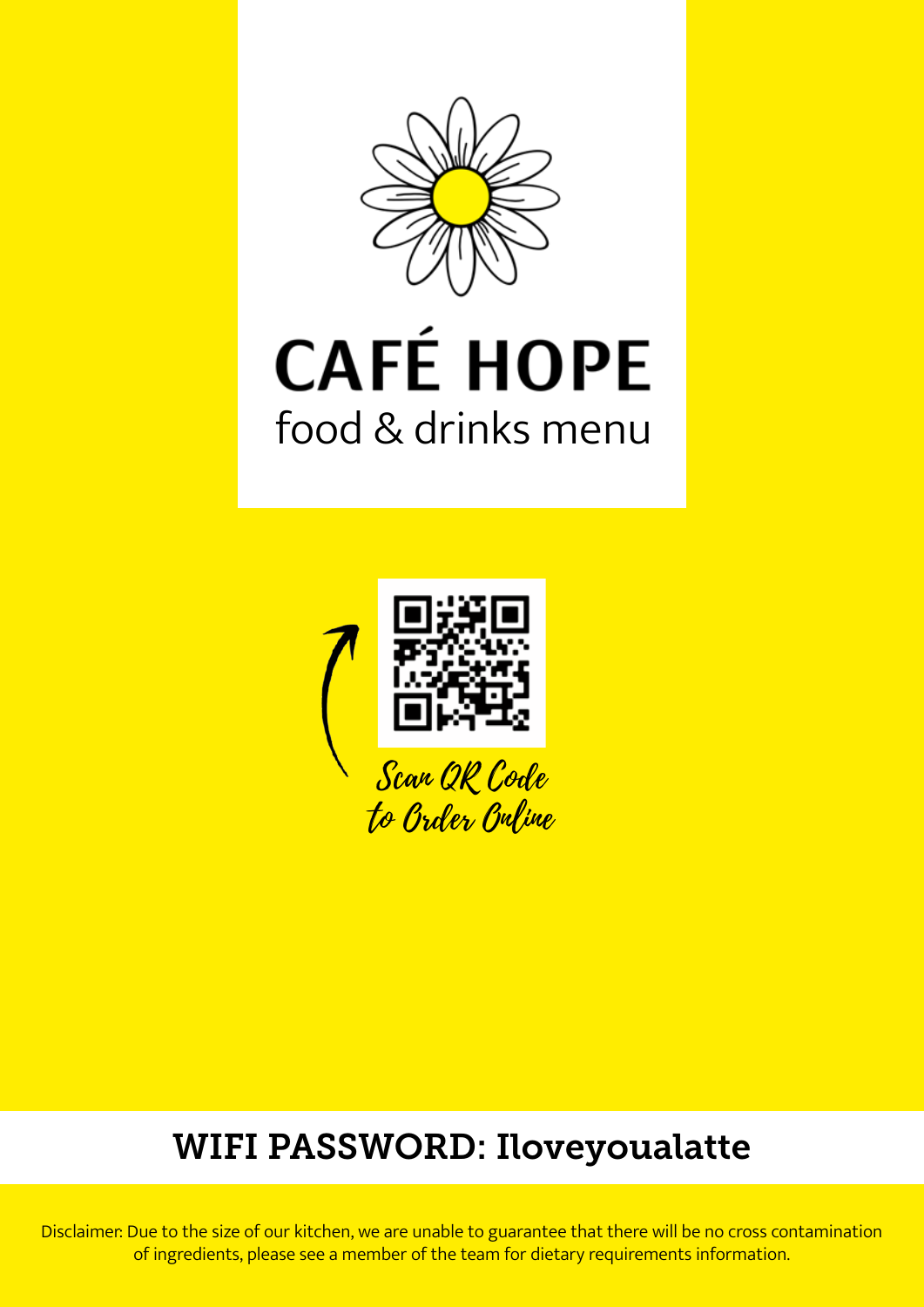

### **BREAKFAST (SERVED 10.00am - 11.30am)**

| <b>Breakfast Sandwiches</b><br>Served on white or granary bloomer or in a brioche roll.<br>Bacon, Cumberland link or fried egg                                               |                         |
|------------------------------------------------------------------------------------------------------------------------------------------------------------------------------|-------------------------|
| 1 Filling<br>2 Fillings<br>3 Fillings                                                                                                                                        | £4.50<br>£5.50<br>£6.50 |
| <b>Portion of 4 hash browns</b>                                                                                                                                              | £2.50                   |
| <b>Full English</b><br>Bacon, 2 Cumberland link, fried or scrambled egg,<br>baked beans, grilled tomatoes, buttered mushrooms,<br>hash brown, black pudding, buttered toast. | £9.00                   |
| <b>On Toast</b><br>Served on hot buttered white or granary toast.                                                                                                            |                         |
| <b>Mushrooms</b><br><b>Baked Beans</b><br><b>Eggs Fried or Scrambled</b>                                                                                                     | £4.25<br>£4.25<br>£4.25 |
| <b>Crumpets</b><br>Served with butter and jam or Marmite.                                                                                                                    | £3.50                   |
| <b>Pancakes</b><br>A buttermilk pancake stack served with:                                                                                                                   |                         |
| <b>Mixed Berry Compote and Cream</b><br><b>Bacon and Maple Syrup</b>                                                                                                         | £4.95<br>£5.50          |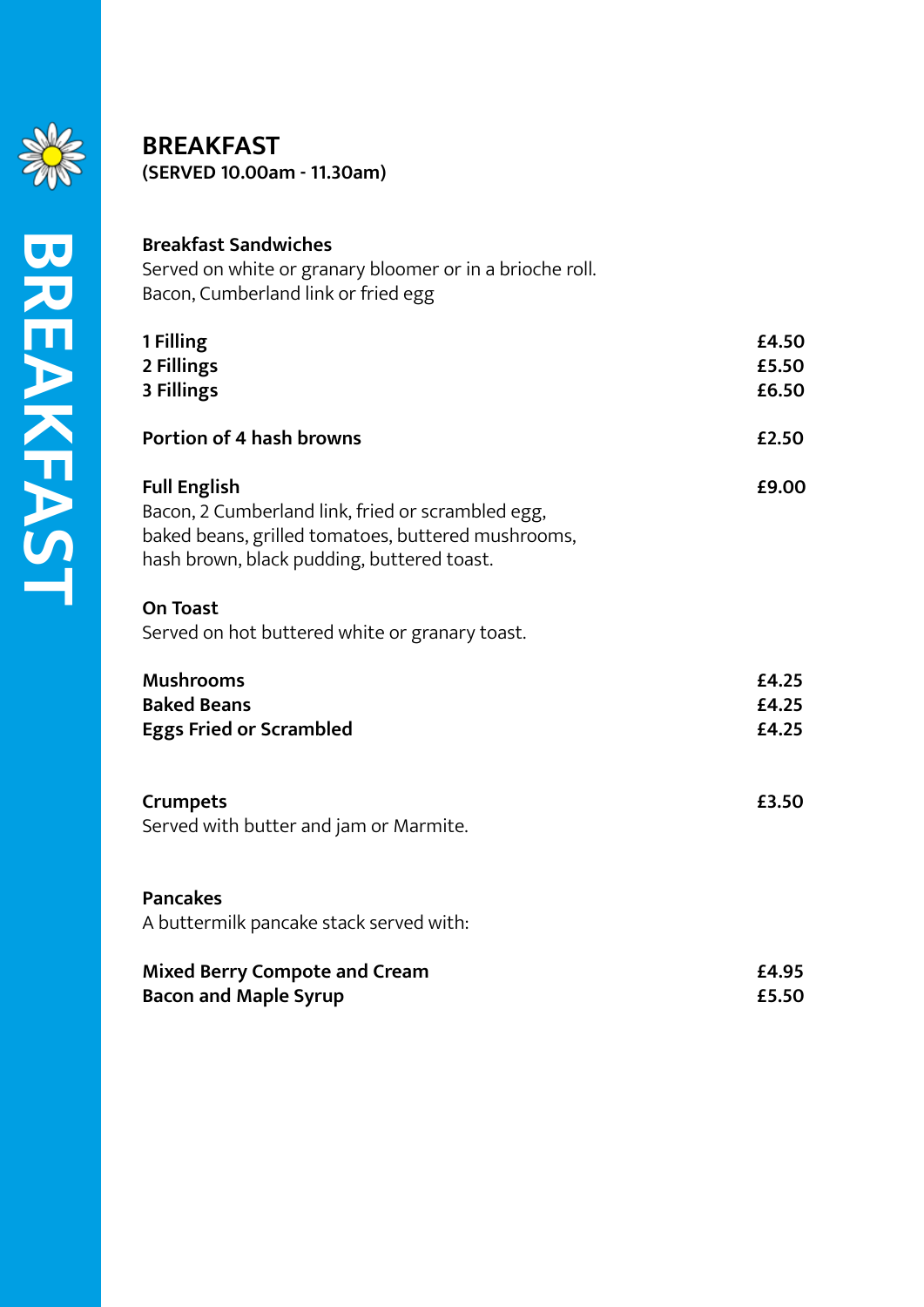## **LUNCH**

| <b>LIGHT BITES</b>                                                                                                                 |                |
|------------------------------------------------------------------------------------------------------------------------------------|----------------|
| <b>Cream Scone Special</b><br>One of Maz's famous cheese scones topped with<br>handmade red onion marmalade and Brie, then grilled | £4.95          |
| to melted perfection.                                                                                                              |                |
| <b>Sausage Roll</b><br>Served warm with a choice of chutney or tomato ketchup.<br>Add beans for an extra £1.00                     | £2.25          |
| Soup of the Day<br>Please ask a member of staff for today's offer.<br>Made fresh served with:                                      |                |
| <b>Warm Crusty Baguette</b><br><b>Homemade Cheese Scone</b>                                                                        | £4.95<br>£5.50 |
| Quiche of the Day<br>Served warm with a dressed salad and homemade colesaw.<br>Please ask a member of staff for today's flavour.   | £7.50          |
|                                                                                                                                    |                |
| <b>SALADS</b>                                                                                                                      |                |
| <b>Chicken Caesar</b><br>Crisp lettuce, chicken breast, flaked parmesan and Caesar<br>dressing with garlic bread croutons          | £9.50          |
| <b>Falafel and Pomegranate</b><br>Mixed salad, sweet potato falafel, pomegranate seeds,                                            | £9.50          |

tzatziki and garlic bread.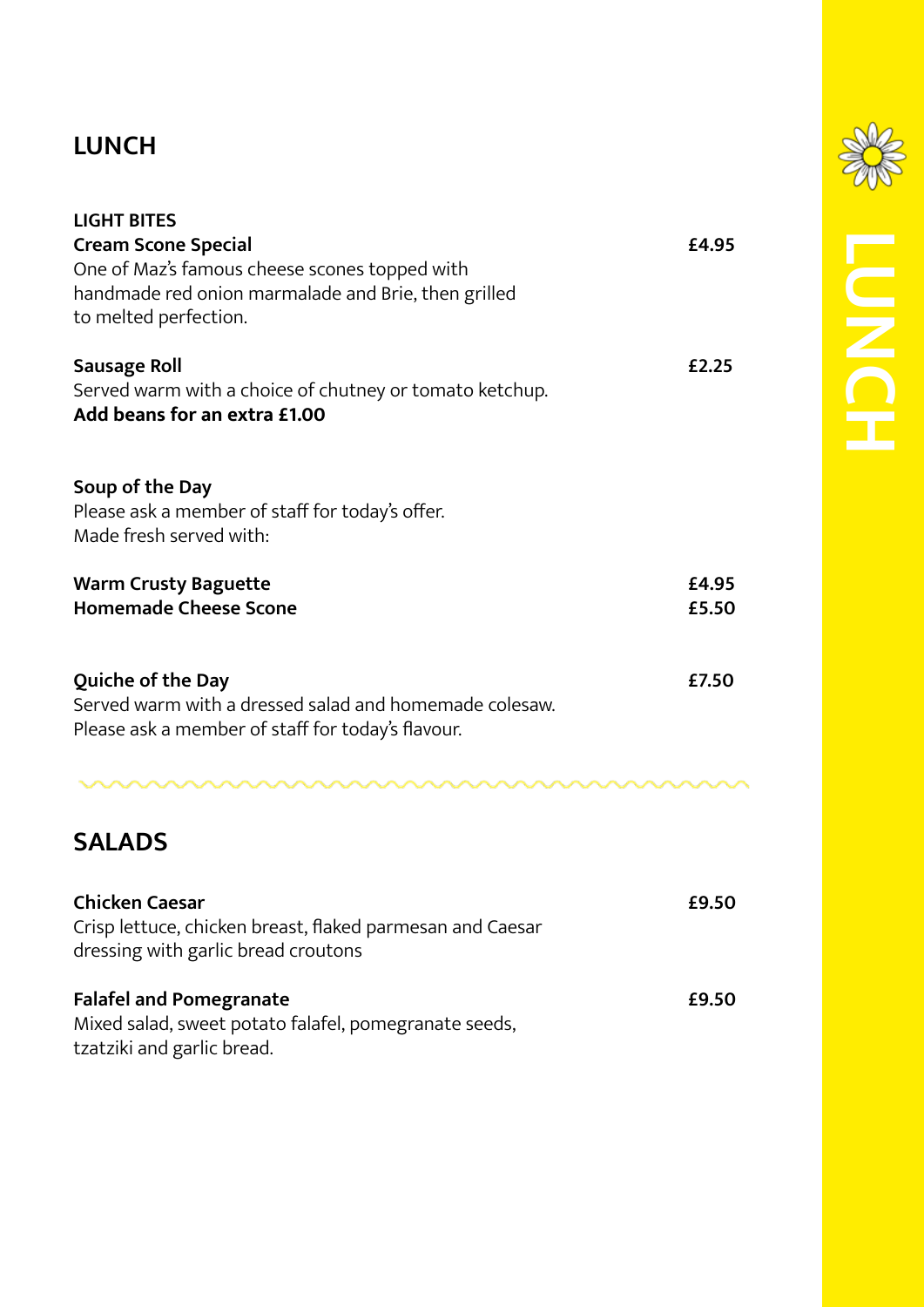

**LUNCH**

## **JACKET POTATOES**

#### **Jacket Potatoes**

Crispy skinned, with fluffy centre and melted butter, served with a mixed salad & homemade coleslaw.

| <b>Grated Red and White Cheddar Mixed</b>      | £6.50 |
|------------------------------------------------|-------|
| <b>Baked Beans</b>                             | £6.50 |
| <b>Pulled Pork in BBO Sauce and Sour cream</b> | £6.95 |
| Homemade Vegetable Chilli                      | £6.95 |
| <b>Tuna and Lemon Mayonnaise</b>               | £6.95 |
| Add an extra filling for £1.00                 |       |

## **TOASTIES & SANDWICHES**

#### **Toasties £6.50** Served with mixed salad, tortilla chips and homemade coleslaw. Mixed white and red cheddar suffed into a choice of white or granary bloomer. Toasted till it's all melted. **Add an extra filling of onion, bacon, ham, tuna, chicken, pulled pork, tomato for £1.00 each. Add fries £2.40 or soup £2.20**

#### **Sandwiches £6.75**

Served with mixed salad, tortilla chips and homemade coleslaw with a choice of white or granary bloomer.

- Tuna and cucumber
- Cheese ploughmans
- Beef and tomato
- Ham salad
- Chicken with Italian herbs and garlic mayonnaise and parmesan

**Add fries £2.40 or soup £2.20**



### **HAVE YOU TRIED OUR REMOTE CONTROL BOATS?**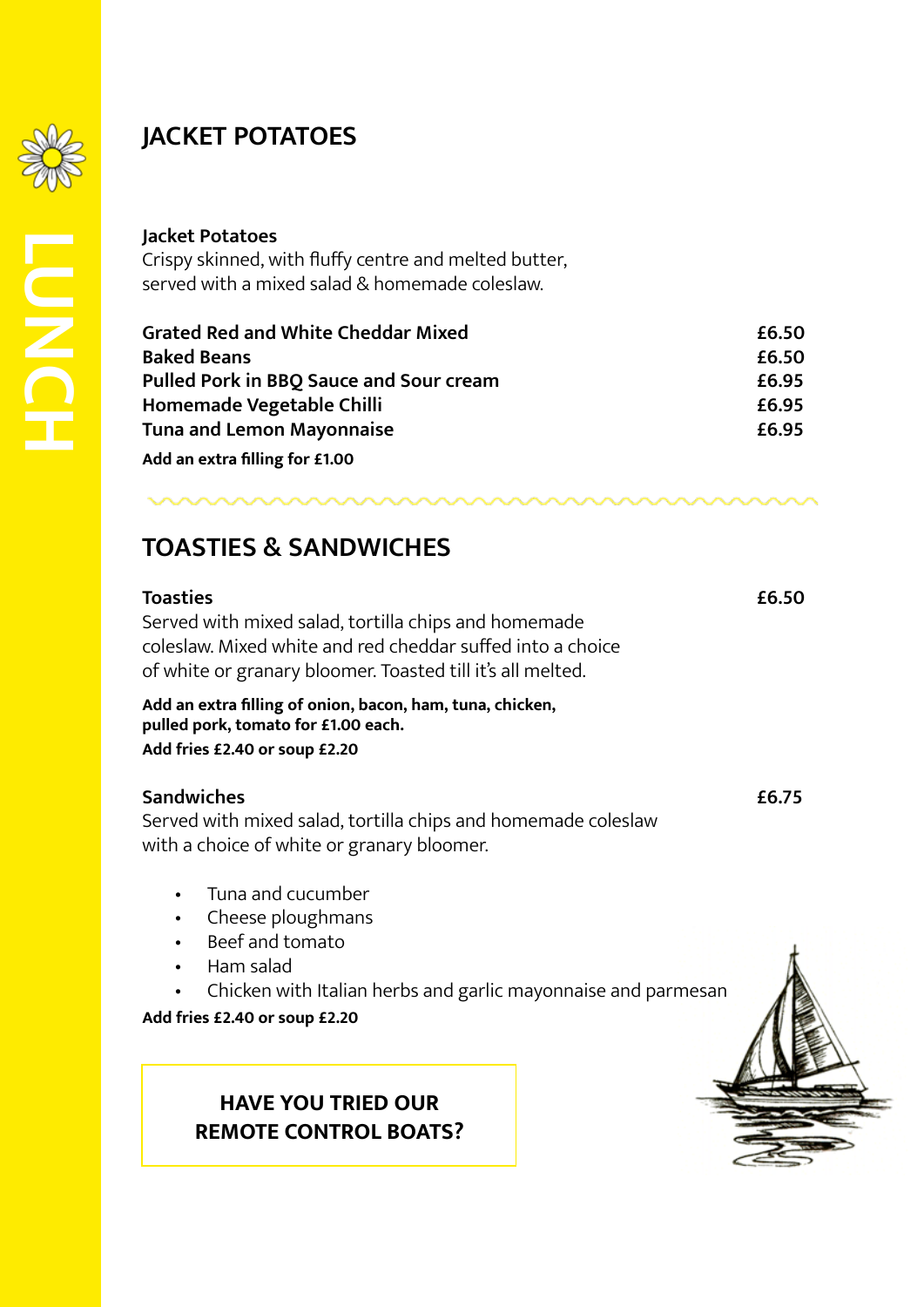| <b>Paninis</b>                                                 | £6.95 |
|----------------------------------------------------------------|-------|
| Served with mixed salad, tortilla chips and homemade coleslaw, |       |
| Italian panini grilled in the press.                           |       |

- Cheddar and sliced ham
- Tuna melt
- Pulled pork in BBQ sauce and sour cream
- Brie and red onion marmalade
- Chicken and pepperoni, cheese and sweet chilli sauce

### **Add fries £2.40 or soup £2.20**

#### **Hot Baguettes £7.50**

Served with mixed salad, tortilla chips and homemade coleslaw in an oven-hot buttered white demi baguette.

- Beef and onion with a jug of beef gravy
- Cumberland sausage with a hot honey and mustard dressing
- Hunters chicken chicken, bacon, cheese and BQQ sauce
- Sweet potato falafel, roasted red pepper, sweet chilli sauce.

## **ADD FRIES TO OUR PANINIS & HOT BAGUETTES FOR AN EXTRA £2.40 OR ADD SOUP FOR £2.20!**

## **TOPPED FRIES**

### **Topped Fries** <br> **E7.50**

Hot potato fries seasoned then topped with your choice of topping. Covered in cheese then melted in the oven.

- Pulled pork in BBQ sauce and sour cream
- Pepperoni, checken and sweet chilli sauce
- Vegetable chilli and sour cream
- Chicken BBQ sauce and bacon

**LUNCH**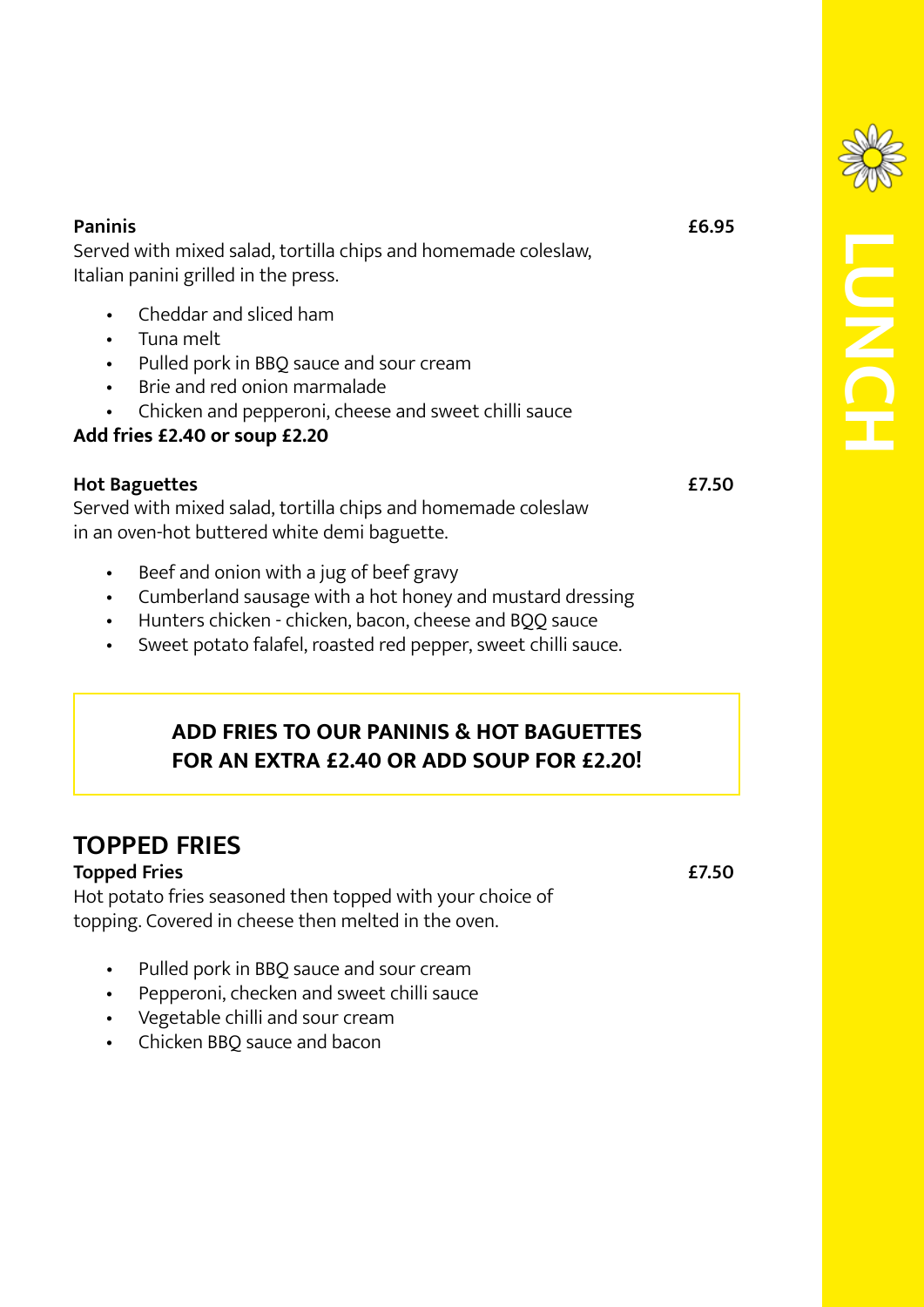

**BURGERS**

**BURGERS** 

## **BURGERS**

| The Cafe HopVa Hero<br>602 beef patty in a toasted brioche roll, lettuce, onion<br>tomato, cheese slices, ketchup and gherkin. | £10.50 |
|--------------------------------------------------------------------------------------------------------------------------------|--------|
| <b>The Meat Eater</b><br>602 beef patty in a toasted brioche roll, pulled pork BBQ sauce<br>sour cream, lettuce and onion.     | £11.50 |
| <b>The French One</b><br>602 beef patty in a toasted brioche roll, bacon, brie<br>red onion marmalade, garlic mayo.            | £11.50 |
| <b>Chicken Burger Classic</b><br>Battered chicken burger, lettuce, onion, tomato<br>cheese slices, garlic mayo                 | £11.50 |
| <b>Hunters Chicken Burger</b><br>Battered chicken burger, bacon, lettuce, onion, tomato<br>cheese slices, BBQ sauce.           | £11.50 |
| <b>Falafel Burger</b><br>Lettuce, tomato, onion, tzatziki and roasted red pepper                                               | £10.50 |
| All served with fries and coleslaw                                                                                             |        |



**The statue of Max the Miracle Dog**

**where you can make a donation**

**to the upkeep of the park**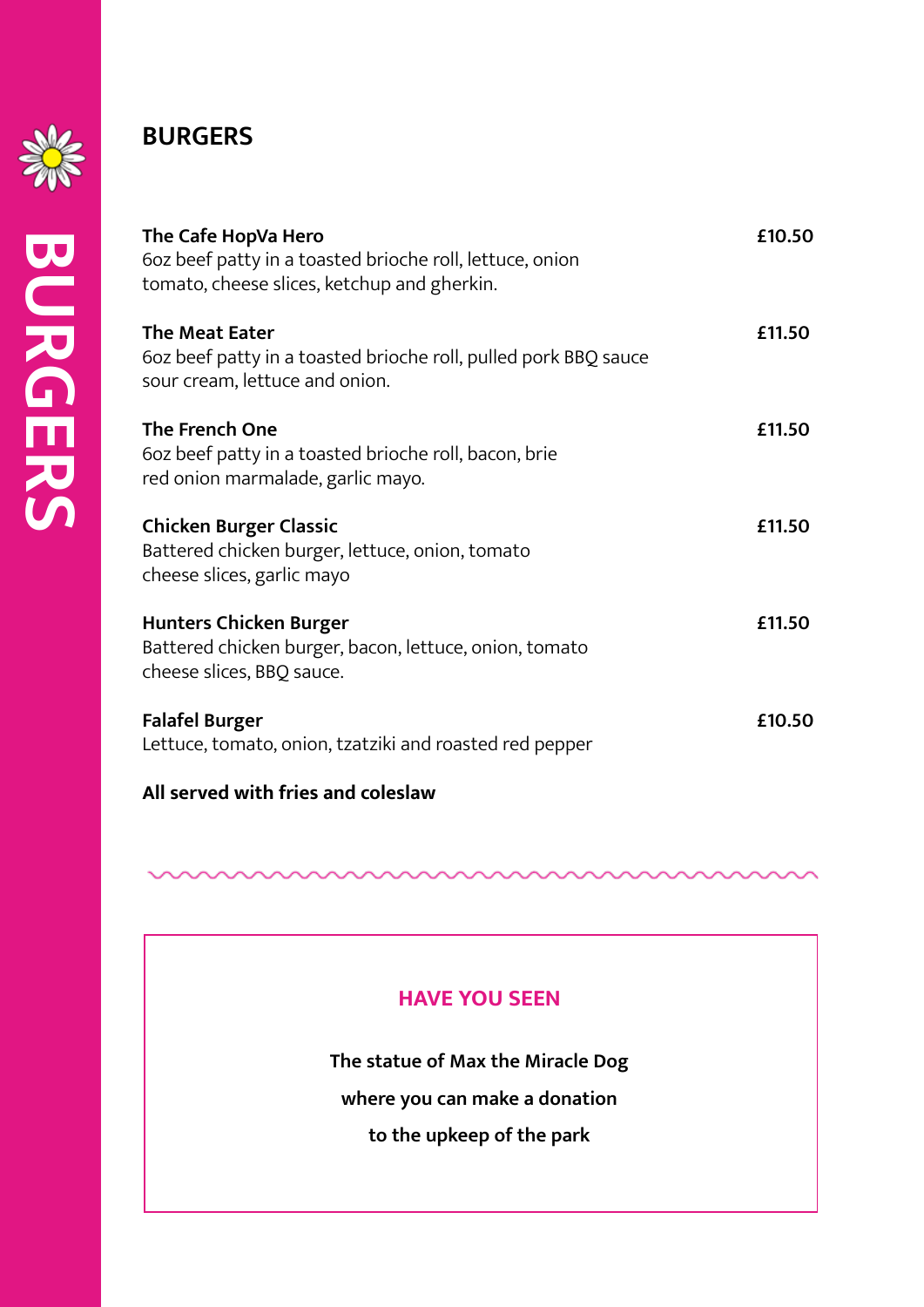## **KIDS**

We will always try to send kids meals out the kitchen first.

| <b>What ever</b>                           |       |
|--------------------------------------------|-------|
| <b>Chicken Nuggets</b>                     | £4.50 |
| Served with chips and beans.               |       |
| <b>I</b> don't know                        |       |
| <b>Mini Pizza</b>                          | £4.50 |
| Served with chips and beans.               |       |
| IM NOT bUNDTY                              |       |
| <b>Pork Sausage</b>                        | £4.50 |
| Served with chips and beans.               |       |
| I dont want that                           |       |
| <b>Soup and Soldiers</b>                   | £3.95 |
| I dont care                                |       |
| <b>Kid's Sandwich and Chips</b>            | £4.50 |
| Cheese                                     |       |
| Ham                                        |       |
| Tuna                                       |       |
| Really                                     |       |
| <b>Kid's Spag Bol</b>                      | £4.95 |
| Served with garlic bread.                  |       |
| <b>Blackcurrant, Orange Squash or Milk</b> | £1.00 |



## **DOG MENU**

| Dog Biscuits                   | £1.50 |
|--------------------------------|-------|
| <b>Scrambled Eggs</b>          | £2.00 |
| <b>Sausages</b>                | £2.50 |
| <b>Chicken, Rice and Gravy</b> | £4.50 |
| <b>Frozzy Ice Cream</b>        | £2.00 |
| Dog Water                      | Free  |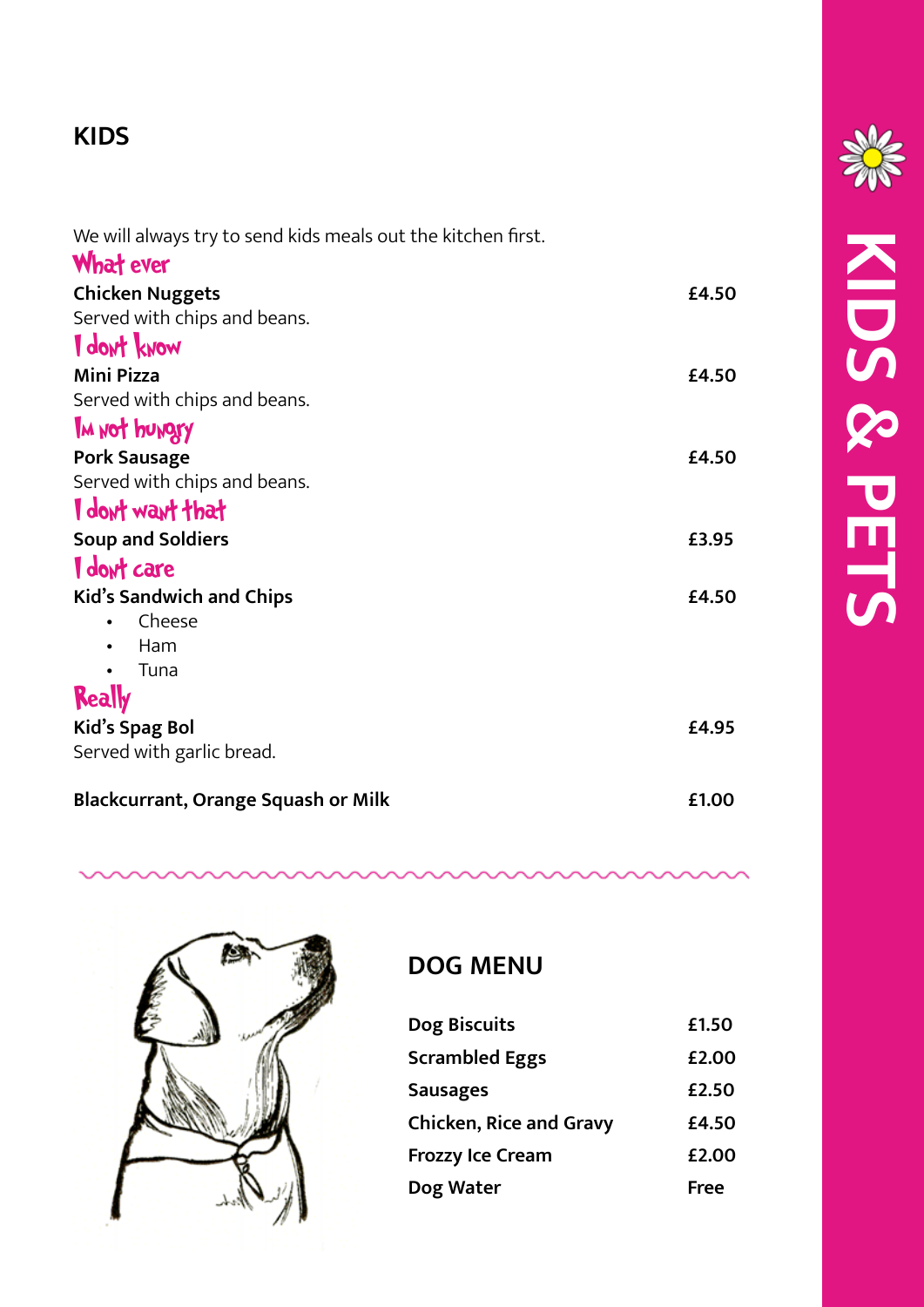

**DRINKS**

## **ALCOHOL**

| <b>Pimms and Lemonade</b>      | £4.95 |
|--------------------------------|-------|
| <b>Gordons Gin and Tonic</b>   | £4.95 |
| <b>Small Bottle of Wine</b>    | £4.95 |
| <b>Bottle of Magners Cider</b> | £4.95 |
| <b>Bottle of Peroni Lager</b>  | £4.50 |
| <b>Bottle of Local Ale</b>     | £4.50 |
|                                |       |



**Espresso Martini Passion Fruit Martini Strawberry Daiquiri**

### **THINGS TO DO IN HOPE PARK:**

**Crazy golf, 9 hole pitch and putt, putting and boules.**

**Remote control boats on mini Derwentwater.**

**Beautiful gardens and wooden carvings.**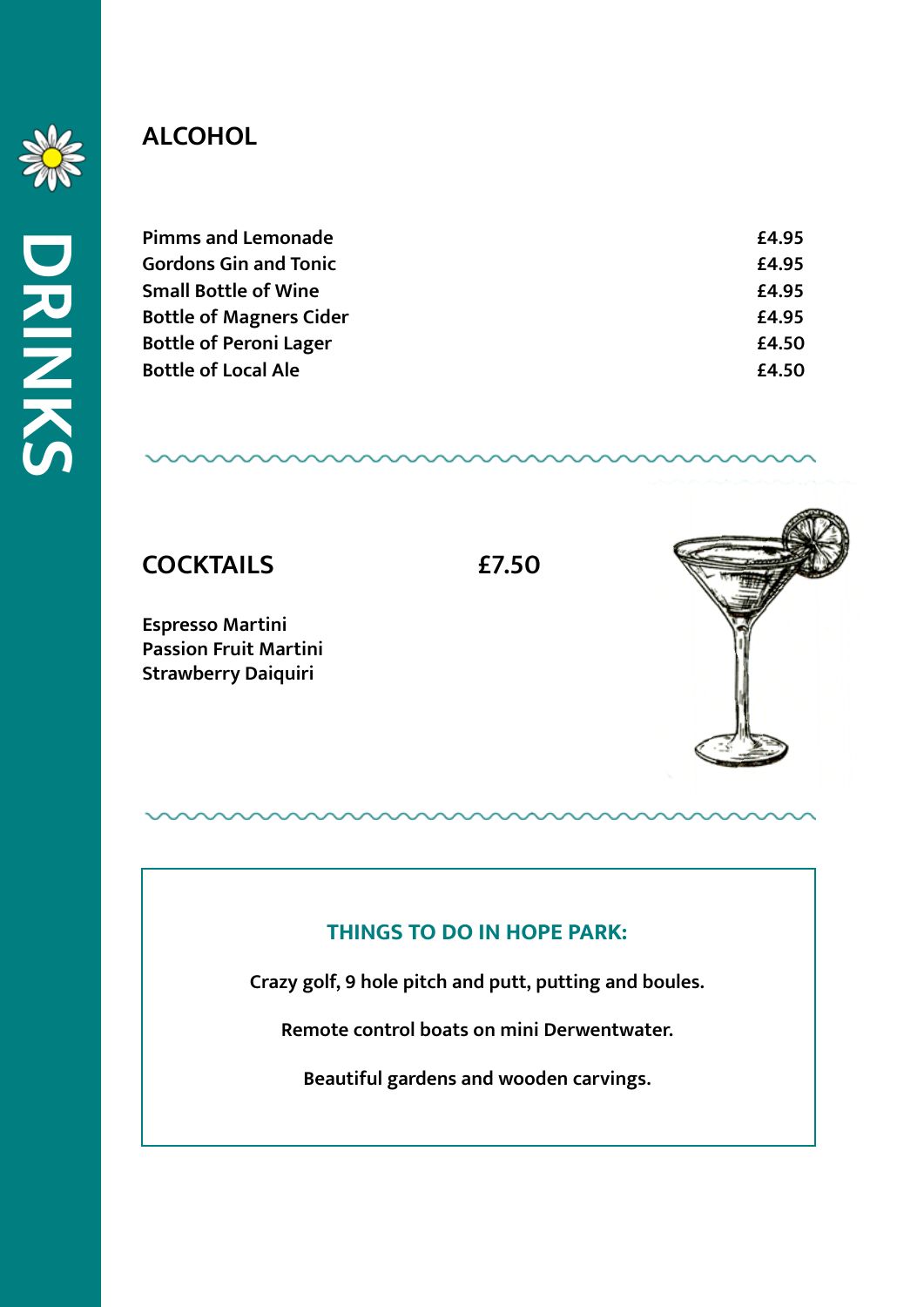## **CAKES & SWEET TREATS**

| <b>Homemade Scones</b><br>Made fresh every day, served with strawberry jam<br>and butter, plain or cheese.                                                    | £2.75 |
|---------------------------------------------------------------------------------------------------------------------------------------------------------------|-------|
| <b>Cream Tea</b><br>Freshly made plain sweet scone with strawberry jam<br>butter and clotted cream. Served with a pot of tea.                                 | £5.95 |
| <b>Toasted Teacake</b><br>Spiced tea cake served with strawberry jam and butter.                                                                              | £2.65 |
| <b>Tray Bakes</b><br>All out tray bakes are made by a local lady<br>and change daily, please ask a member of the team for today's<br>mouthwatering selection. | £3.50 |
| We also have a selection of gluten free and vegan tray bakes                                                                                                  |       |
| <b>Sponge Cakes</b>                                                                                                                                           | £3.50 |

Ask staff for today's selection

**SWEET TREATS**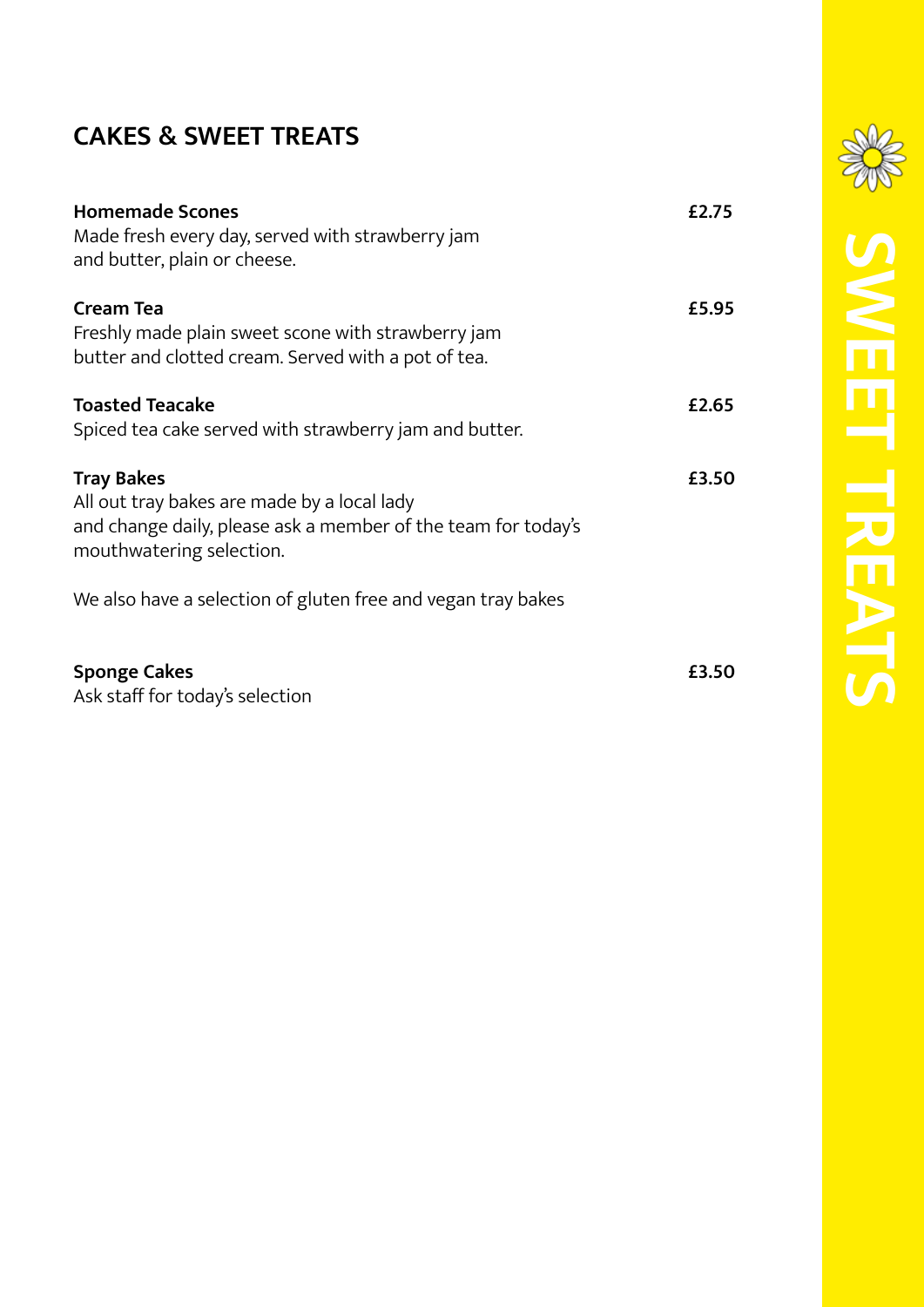

**DRINKS**

## **HOT DRINKS**

#### **Coffee**

All our coffee is made with Rain Forest Alliance coffee beans. Choose from whole, semi or skimmed milk from our local farmer or oat or almond milk.

| £2.50 |
|-------|
| £2.85 |
| £2.95 |
| £2.95 |
| £2.95 |
| £2.95 |
|       |

#### **Add a flavour shot to any coffee for 45p**

Choose from: mint, almond, coconut, caramel, hazelnut toasted marshmallow, salted caramel, vanilla, spiced pumpkin gingerbread, white chocolate.

**Tea £2.85** All our teas are provided by Farrers of Kendal and are loose leaf.

- English Breakfast
- Earl Grey
- Blue Lady

#### **Herbal & Fruit Tea £2.95**

- 
- 
- 
- 

- 
- 
- Lemon Verbena **• •** Dragonwell
- Green Tea Chamomile
- **Hot Chocolate £3.50**

Made with whole milk, almond or oat milk, warmed and an extra rich 40% chocolate melts **Add cream, marshmallows and a flake for £1.00**

- Wild Cherry **•** Rosebud
	- Orange and Passion Fruit Peppermint
- Strawberry and Kiwi **•** Rooibos
-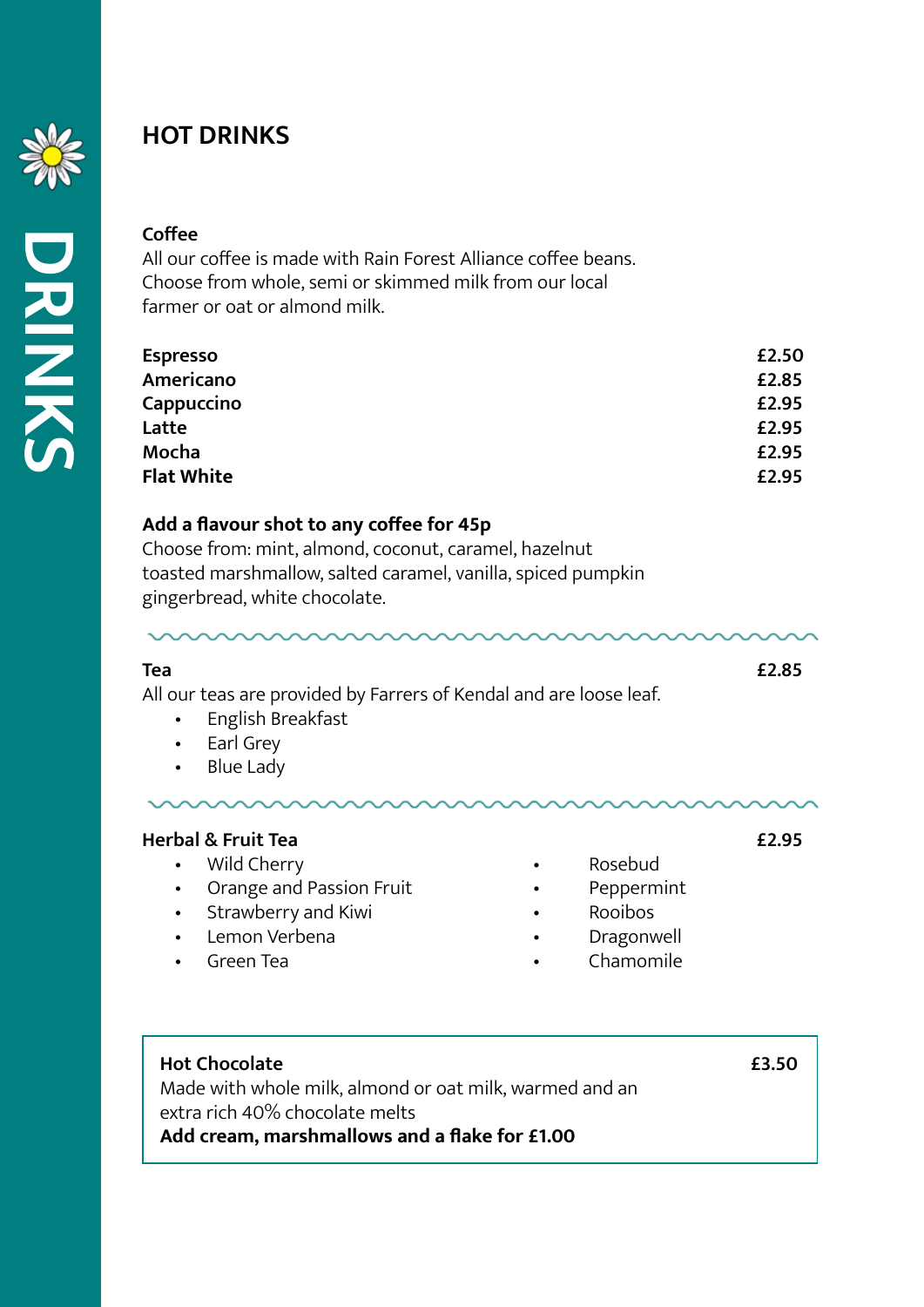## **COLD DRINKS**

|                     | <b>Bottled Water</b><br><b>Bottles of Premium Juices</b><br><b>Bottles of Fizzy Pop</b>      | £1.50<br>£2.50<br>£2.50 |
|---------------------|----------------------------------------------------------------------------------------------|-------------------------|
| <b>Milkshakes</b>   | All made with English Lakes ice cream and whole milk.                                        |                         |
|                     | Chocolate, Strawberry, Vanilla, Banana,<br>Nutella, Lotus Biscoff, Unicorn Sparkle           | £3.95<br>£4.50          |
| <b>Iced Coffees</b> | 2 shots of espresso, mixed with your choice of milk, served over<br>ice blended if you like! |                         |
| <b>Iced Latte</b>   | <b>Iced Americano</b>                                                                        | £3.50<br>£2.95          |
|                     | Add a flavour for 45p                                                                        |                         |
| <b>Smoothies</b>    |                                                                                              | £3.95                   |
|                     | <b>Strawberry Split</b><br>Strawberry and banana                                             |                         |
|                     | <b>Berry Go Round</b><br>Strawberry, blackberry and raspberry                                |                         |
|                     | <b>Passion Shoot</b><br>Pineapple, mango, passion fruit puree                                |                         |
|                     | The Big 5<br>Pineapple, mango, strawberry and kiwi fruit                                     |                         |
|                     | <b>Blueberry Thrill</b><br>Blueberry, raspberry, banana, flaxseed                            |                         |
|                     | Coco Loco<br>Mango, pineapple, coconut pellets, lime and mint                                |                         |